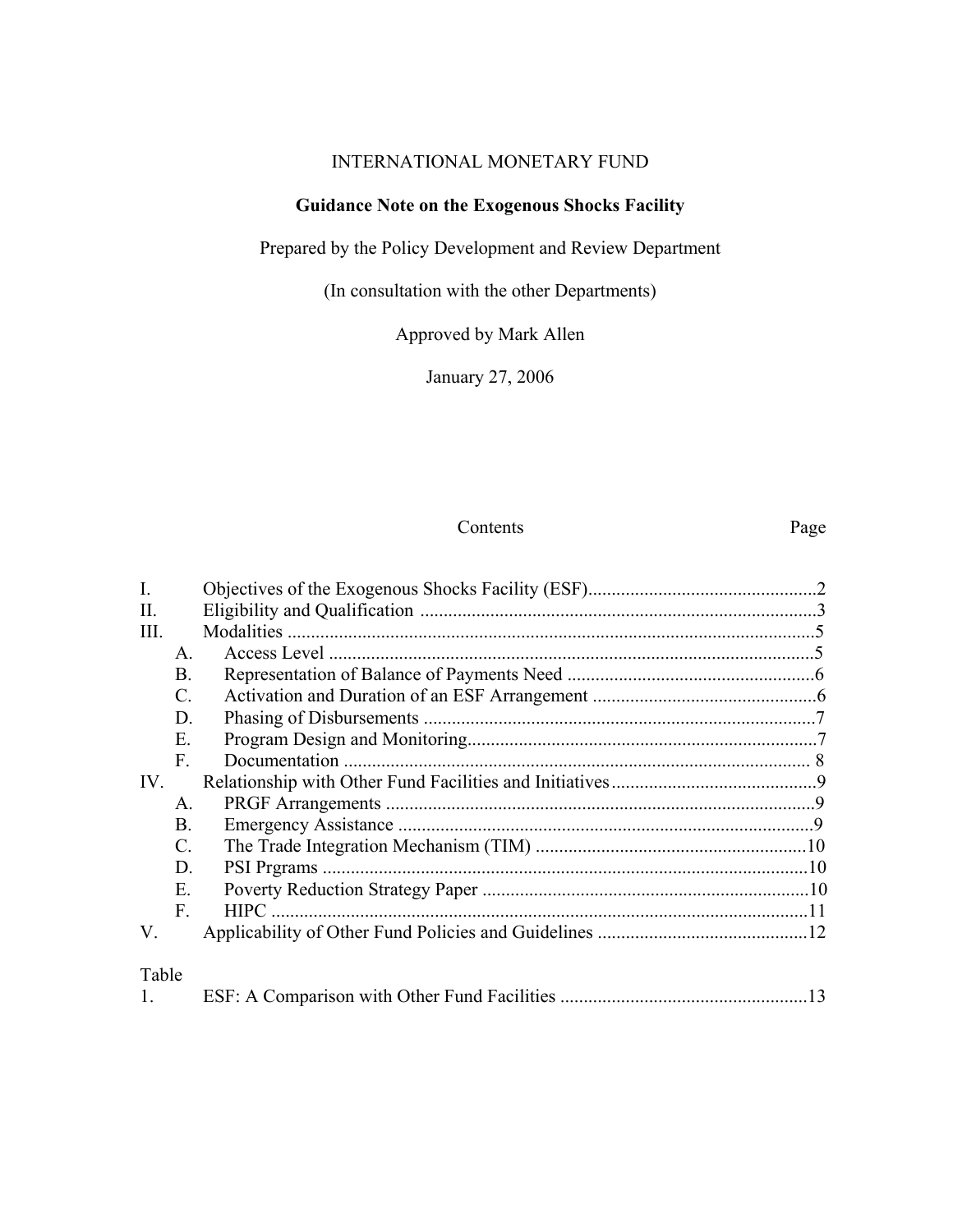#### **I. OBJECTIVES OF THE EXOGENOUS SHOCKS FACILITY (ESF)**

1. The ESF, established within the Poverty Reduction and Growth Facility and Exogenous Shocks Facility (PRGF-ESF) Trust, complements existing Fund instruments for providing timely support, including financing at more appropriate terms, to low-income members that are facing sudden and exogenous shocks but do not have a PRGF arrangement in place. In particular, the ESF: (i) facilitates quick access to more concessional financing than the Fund's Emergency Assistance and the Compensatory Financing Facility (CFF);<sup>1</sup> (ii) helps members design and implement a policy framework adequate for adjustment to shocks while ensuring adequate safeguards for the use of the Trust resources; and (iii) plays a catalytic role for further and more concessional donor financing. For countries wishing to graduate from continuous PRGF arrangements, including Policy Support Initiative (PSI) users, the ESF serves as a safety net. Board Decision No.13590-(05/99) adopted November 23, 2005 (effective January 5,2006) establishes the terms and modalities for ESF arrangements, and this note provides guidance on operational modalities. $2^2$ 

2. The PRGF and the ESF are two separate facilities within the Trust to achieve different purposes. While the PRGF provides assistance in support of PRGF-eligible members' medium-term adjustment and reform programs to tackle a protracted balance of payments problem, the ESF provides assistance to the same group of member countries to address a temporary balance of payments need whose primary source is a sudden and exogenous shock. Thus, the two facilities differ on a number of operational modalities such as length of arrangements, assessment and nature of balance of payments need, access policy, Poverty Reduction Strategy (PRS) requirements, and structural conditionality. The present note primarily focuses on operational modalities and rules specific to the ESF.<sup>3</sup>

 $<sup>1</sup>$  Like the PRGF, loans under the ESF carry an interest rate of 0.5 percent and semiannual</sup> repayments, beginning  $5\frac{1}{2}$  years and ending 10 years after the disbursement. Purchases under emergency assistance for natural disasters (ENDA) and post-conflict situations (EPCA) as well as under the CFF are subject to the GRA rate of charge and repurchase obligations, beginning  $3\frac{1}{4}$  years and ending 5 years after the purchase. For PRGF-eligible member countries an interest subsidy (subject to availability) brings the rate of charge for ENDA and EPCA down to 0.5 percent.

 $2$  This note was prepared by Mumtaz Hussain and Carlos Leite (PDR), and draws on related Board papers and discussions, including *[Strengthening the Fund's Ability to Assist Low-Income Countries](http://www.imf.org/external/np/pp/eng/2005/061005e.pdf)  [Meet Balance of Payments Needs Arising from Sudden and Exogenous Shock](http://www.imf.org/external/np/pp/eng/2005/061005e.pdf)* and *[Establishment of an](http://www.imf.org/external/np/pp/eng/2005/100405.pdf)  [Exogenous Shocks Facility Under the Poverty Reduction and Growth Facility Trust, 10/04/05.](http://www.imf.org/external/np/pp/eng/2005/100405.pdf)* 

 $3$  Unless specifically noted herein, the ESF is subject to the same modalities and rules applicable to the PRGF.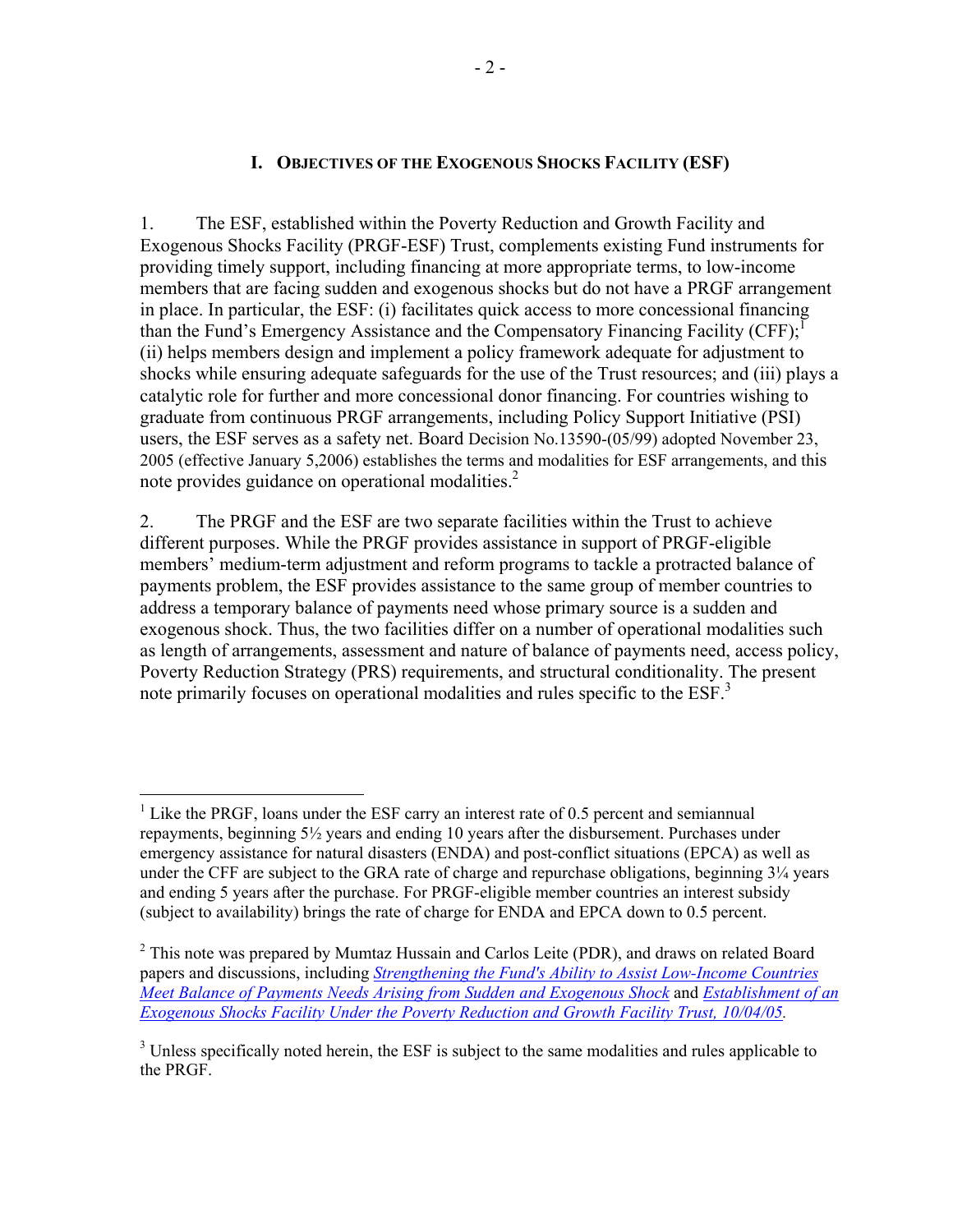#### **II. ELIGIBILITY AND QUALIFICATION**

3. PRGF-eligible member countries that do not have a PRGF arrangement in place and experience sudden and exogenous shocks are eligible for assistance under the ESF. Members with an existing PRGF arrangement in place have access to augmentation of resources under the PRGF, which remains for them the most appropriate instrument of Fund assistance when facing increased balance of payments needs as a result of exogenous shocks.<sup>4</sup>

4. Qualification for financial support under the ESF would be based upon a determination that *a sudden and exogenous shock is the primary source of an actual balance of payments need that requires adjustment and temporary external financing*. The ESF framework allows scope for judgment with respect to the nature of the shock and the link between the shock and the balance of payments need. In contrast to the CFF, where a specific set of qualifying shocks is pre-defined and the source of the balance of payments need and financing in response to a shock is assessed mechanically, the extent of the balance of payments need resulting from a sudden and exogenous shock under the ESF is assessed judgmentally, taking into account the relevant factors in each case. The preference for a judgmental approach arises because of the difficulties in assessing the duration of the shock and the balance of payments impact, and the appropriate mix of adjustment and financing.<sup>5</sup> Countries with a balance of payments problem that is assessed to be protracted would be supported financially under a PRGF arrangement. Members may not obtain assistance under the PRGF and the ESF at the same time.<sup>6</sup>

5. An *exogenous shock* is defined as an event beyond the control of the authorities of the member with a significant negative impact on the economy. Terms-of-trade shocks, natural disasters, shocks to demand for exports, or conflict or crisis in neighboring countries that has adverse balance of payments effects are generally considered to be beyond the control of the authorities of the member.<sup>7</sup> Shortfalls in remittances, if considered exogenous, would also

1

<sup>6</sup> A member may not simultaneously have one arrangement under the ESF and another arrangement under the PRGF.

<sup>4</sup> Guidelines on PRGF augmentation are discussed in *[Operational Guidance Note on Access Under](http://www.imf.org/external/np/prgf/2004/110904.htm)  [the Poverty Reduction and Growth Facility, 11/10/2004.](http://www.imf.org/external/np/prgf/2004/110904.htm)* 

 $<sup>5</sup>$  The reliance on a specified set of qualifying shocks, a strictly mechanical formula for the assessment</sup> of financing need, and a clawback requirement for disbursements subsequently deemed to be in excess of actual financing need contributed to a drop in the usage of the CFF.

 $<sup>7</sup>$  Shocks due to known erosions in trade preferences, such as those envisaged by the Trade Integration</sup> Mechanism (TIM), might qualify for the ESF but would require a case-by-case consideration. In general, a PRGF arrangement may be more appropriate due to the type of structural reforms normally needed and the likelihood that the shock would be foreseen well in advance.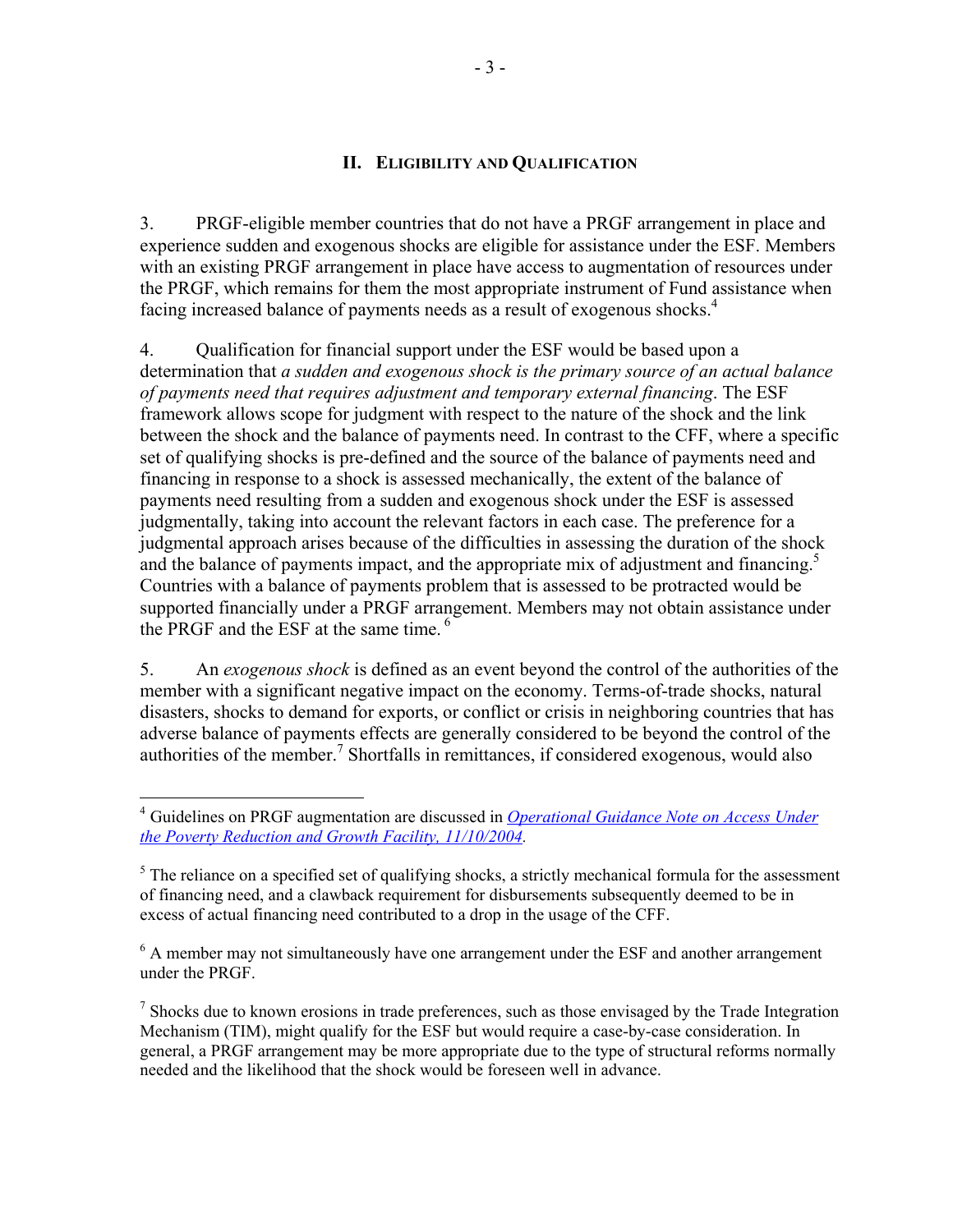qualify for the ESF. On the other hand, shocks resulting from domestic financial crises or from domestic policy slippages would not qualify for the ESF because they are generally considered to be at least partly endogenous. Some shocks—for example, those resulting from shortfalls in aid flows—would normally not qualify for the ESF, but would instead require a case-by-case consideration. When assessing aid shocks, staff should make efforts to avoid undermining donors' conditionality and accountability.

6. For purposes of the ESF, the qualifying shock should be the primary source of an actual balance of payments need and it should be sudden. Whether a particular shock is "sudden" will need to be assessed judgmentally by staff and the Board, taking into account all relevant factors. For example, commodity price changes that take place over a few months would qualify as sudden; gradual declines that only create significant balance of payments problems when they persist over a period of years would not. Even where the onset of the underlying shock may be gradual, such as a drought, the impact on the balance of payments may be immediate or perhaps unexpectedly large. These cases may qualify as shocks for purposes of the ESF.

7. The ESF is designed to provide temporary balance of payments support to an appropriate adjustment program. In order to qualify for the ESF, the balance of payments need must be temporary. 8 It is neither necessary nor sufficient that the shock be considered temporary. Therefore, members may not have more than one ESF arrangement for the same shock, as this would imply a protracted balance of payments need, although it is possible that an ESF arrangement would be followed by a PRGF arrangement in cases where the balance of payments need persists longer than originally anticipated.

8. However, if the same type of exogenous shock repeats itself after the end of an ESF arrangement—for example, a commodity price decrease is followed by a further and unexpected sharp decrease—subsequent episodes could qualify for assistance under the ESF as long as the balance of payments need is still judged to be temporary. In the case that a country faces a different exogenous shock after the end of an ESF arrangement, the subsequent shock could qualify for assistance under the ESF. Should a subsequent shock, either of the same or different kind, happen within the period of an ESF arrangement, resources committed under the arrangement may be augmented, subject to the determination that the balance of payments need, although higher, remains temporary. In cases where a

 $\overline{a}$  $8$  A need is considered temporary if the need indicators can reasonably be expected to be reversed over a relatively short period, given the country's external prospects and its ability to implement timely and effective adjustment policies. The determination of a protracted balance of payments problem for the PRGF involves an examination of past, present, and prospective balance of payments developments, and is based on a broader set of indicators, including stagnant exports, rising cost of debt service, depressed imports, and need for structural adjustment efforts over a number of years. Moreover, in many cases, protracted balance of payments problems may not manifest themselves in an actual need until further financing is available, because a lack of financing requires policies that constrain actual need.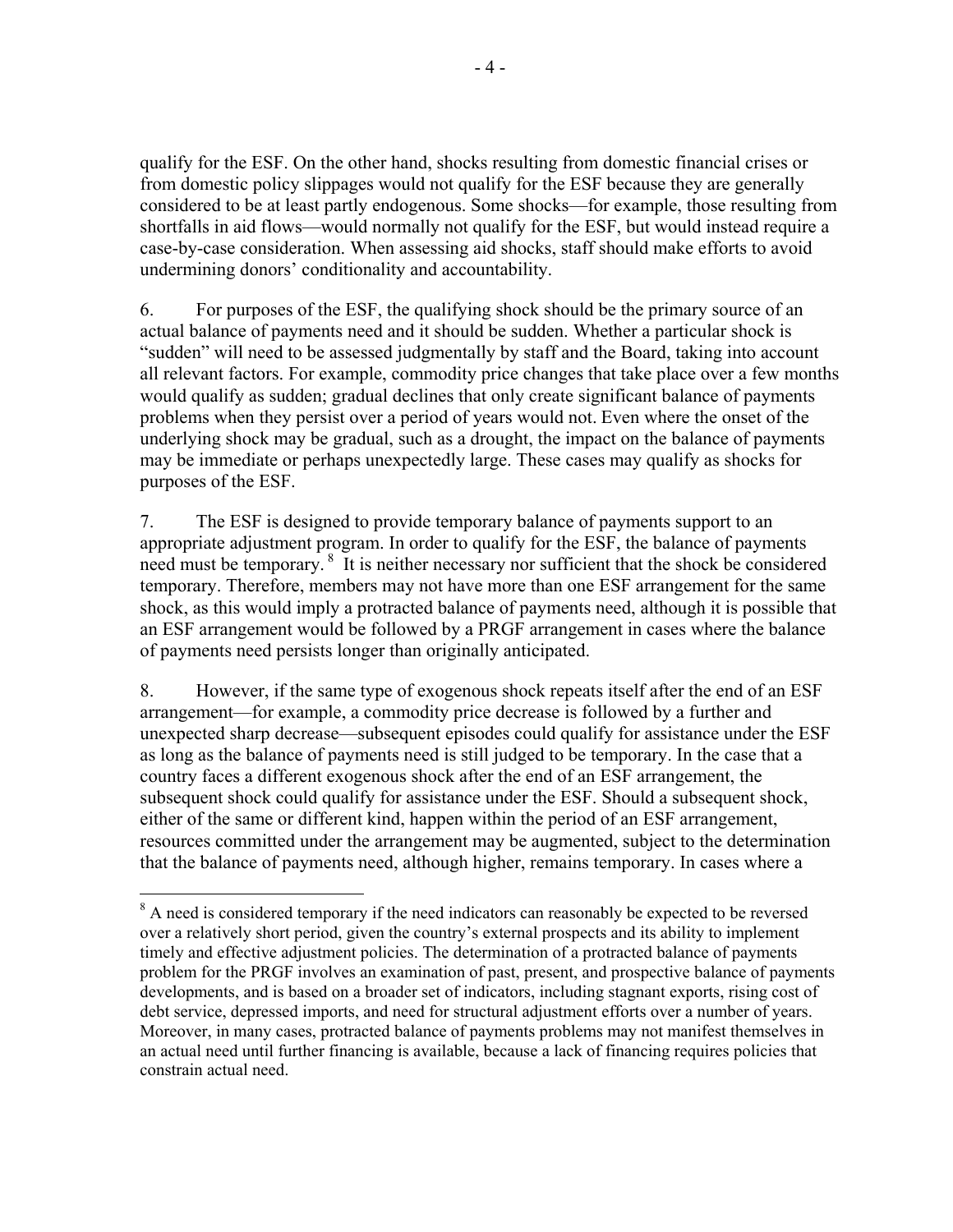shock is expected to persist and the balance of payments need associated with the shock is expected to become protracted, and hence needing a longer-term program designed to address the protracted balance of payments problem, a PRGF arrangement would be the appropriate vehicle.

#### **III. MODALITIES**

#### **A. Access Level**

9. Fund staff will work with the country authorities and other institutions to assess the nature of the shock and estimate the likely impacts of a sudden and exogenous shock on the balance of payments and growth. The mix of economic adjustment and financing (including from the Fund) should reflect these assessments and other relevant factors. For example, when the shock is likely to be self-reversing, more financing and less adjustment could be appropriate. If a shock is likely to be persistent, relatively more adjustment effort may be advisable, as additional financing might delay needed adjustment. Nevertheless, some financing may still be desirable to smooth the path of adjustment to a persistent shock, particularly when sharp adjustment is likely to create strong adverse effects on growth and poverty.

10. The norm for annual access under the ESF is 25 percent of quota. The maximum limit on total outstanding access under the ESF is 50 percent of quota, barring exceptional circumstances. Unlike the case with the PRGF, no maximum limit is specified for ESF exceptional access, but it is expected that cases involving access above the 50 percent cumulative limit will be rare and the degree of divergence limited. For low-income countries subject to a blending of concessional and nonconcessional Fund financing, the annual access norm is 12.5 percent of quota under the ESF.<sup>9</sup> As with all other requests for use of Fund resources, a request for assistance under the ESF should make a clear case for the proposed level of access.

11. Given the diverse nature of exogenous shocks and the uncertainty about their net impact on the balance of payments need, access will be assessed on a case-by-case basis. In determining the level of access, staff should take into account the balance of payments need of the member, the strength of its adjustment program, the amount of its outstanding use of credit extended by the Fund, its record in using Fund credit in the past, and size and likely persistence of the shock. If the balance of payments need caused by a shock proves to be larger than expected, the amount of resources committed under an ESF arrangement may be augmented at the time of any reviews contemplated under the arrangement.

<sup>9</sup> *[Establishment of an Exogenous Shocks Facility Under the Poverty Reduction and Growth Facility](http://www.imf.org/external/np/pp/eng/2005/100405.pdf)  [Trust, 10/04/05](http://www.imf.org/external/np/pp/eng/2005/100405.pdf)*, paragraph 5.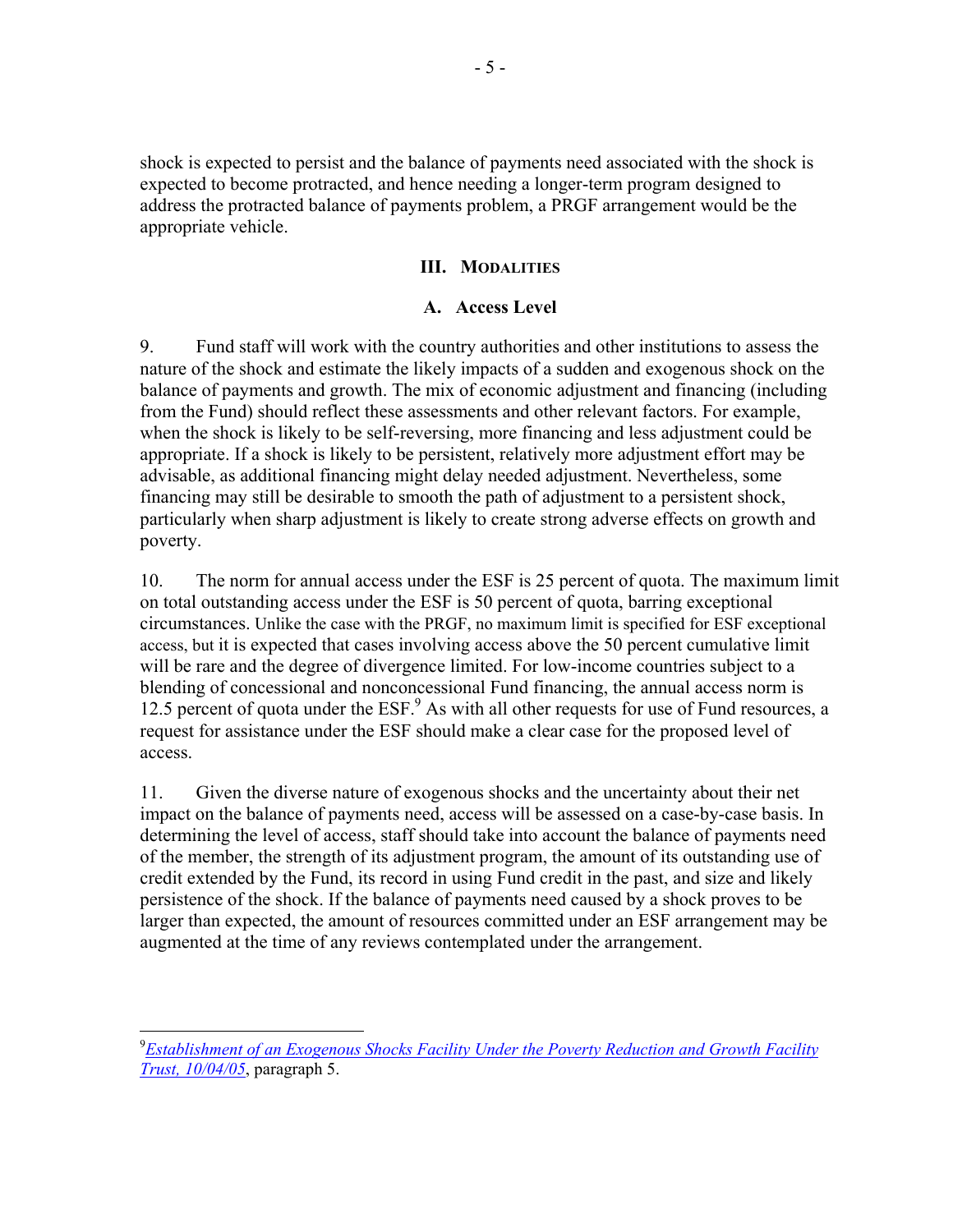## **B. Representation of Balance of Payments Need**

12. Approval of an ESF arrangement requires a determination by the Fund that the member is experiencing a balance of payments need whose primary source is a sudden and exogenous shock.<sup>10</sup> Thus, ESF arrangements cannot be approved on a precautionary basis. As with stand-by arrangements (SBAs), members are required to represent that they have an actual balance of payments need at the time of each disbursement.

13. Consistent with the legal framework that applies to SBAs (and all other arrangements that make available the Fund's general resources), the Fund can only challenge the member's representation on an *ex post* basis. In the event that the Fund determines that a disbursement was made in the absence of an actual balance of payments need, the Fund has similar remedies that are available to it with respect to its general resources. Specifically, the Fund could adopt a decision establishing an expectation that the member would repay to the Fund the amount of the disbursement provided in the absence of the need, and in the event that the member fails to do so, its right to receive future disbursements under all arrangements would be interrupted. $11$ 

## **C. Activation and Duration of an ESF Arrangement**

14. Following a sudden and exogenous shock and an expression of interest in an ESF arrangement by a member, the authorities and Fund staff will conduct discussions on the member's macroeconomic adjustment program and any structural measures considered important for adjustment to the shock, or for mitigating the impact of future shocks. The member will then send the Managing Director a Letter of Intent (LOI) or Memorandum of Economic and Financial Policies (MEFP) setting out the authorities' policy intentions in support of its request for assistance under the ESF. Based on the Managing Director's recommendation, the Executive Board will consider approval of the ESF arrangement, provided that the member's policies, as described in the LOI or MEFP, meet the upper credit tranche (UCT) conditionality standard.

15. The period for an ESF arrangement will range from one to two years. The arrangement may be extended for up to the overall maximum two-year period. Any augmentation of resources, or extension of an ESF arrangement, must be within this maximum two-year limit. The shorter duration relative to a PRGF arrangement is consistent with the view that a program supported by the ESF addresses a temporary balance of payment need and relies primarily on macroeconomic rather than structural adjustment.

 $10$  For this purpose and consistent with the approach used under stand-by arrangements, the definition of balance of payments need would be the one specified in Article V, Section 3(b)(ii) (i.e., a member's balance of payments, its reserve position or development in its reserves).

<sup>&</sup>lt;sup>11</sup> *Establishment of an Exogenous Shocks Facility Under the Poverty Reduction and Growth Facility [Trust, 10/04/05](http://www.imf.org/external/np/pp/eng/2005/100405.pdf).*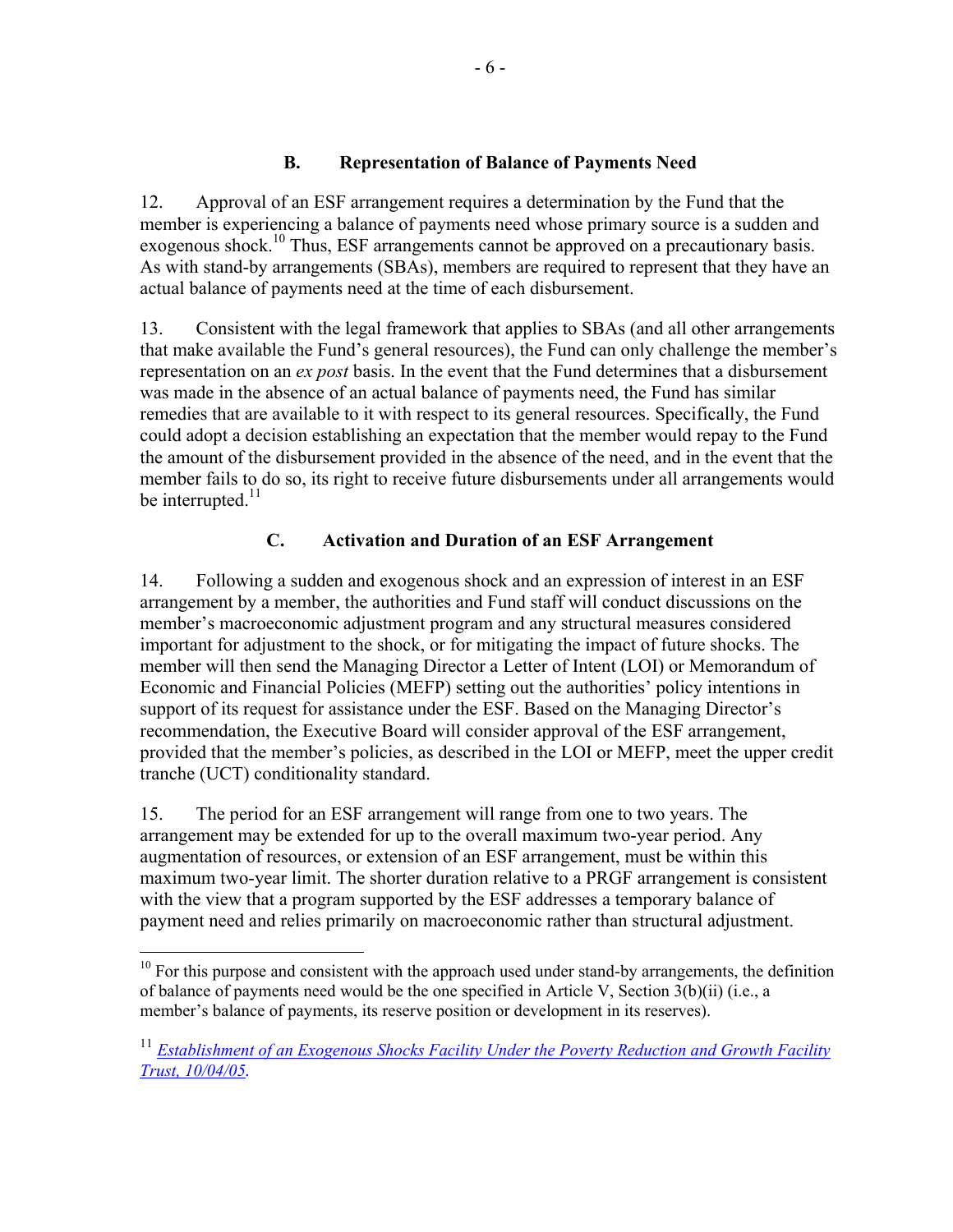#### **D. Phasing of Disbursements**

16. Disbursements can be phased at semi-annual intervals as customary in PRGF arrangements, or at quarterly intervals. Appropriate phasing will depend on the arrangement's duration, the balance of payments need of the member, the volatility of its economic situation and its administrative capacity constraints. The first disbursement will be made available upon approval of the arrangement, and subsequent disbursements will be contingent on observance of performance criteria, and in most cases, completion of a review. As a general rule, the date of the second disbursement cannot be earlier than two months from the initial disbursement on approval of an ESF arrangement and the date of the last disbursement cannot be earlier than two months before the end of the arrangement.

17. Since immediate financing can be important in minimizing the disruptive effect of shocks, phasing of disbursements under the ESF may be front-loaded, particularly if the availability of other resources is expected to be delayed. Early Fund financing may also play an important role in the aftermath of a shock, including by providing donors with a clear signal on the strength of the authorities' own response.

## **E. Program Design and Monitoring**

18. Conditionality in programs supported by the ESF should meet the same standard, and fulfill the same functions, as in an UCT arrangement.<sup>12</sup> With the determination that a sudden and exogenous shock is the primary source of a temporary balance of payments need and the shorter program duration, ESF arrangements will tend to rely more on macroeconomic adjustment and will likely be less ambitious in terms of structural reform than PRGFsupported programs. Nevertheless, structural issues considered important for adjustment to the shock, or for mitigating the impact of future shocks, should be adequately addressed in an arrangement under the ESF.

19. Performance criteria (quantitative or structural), indicative targets, and structural benchmarks in ESF arrangements are aimed at assessing whether a member's policies and implementation are strong enough to warrant continued financial support by the Fund and to safeguard Fund resources. These conditions will be established only on the basis of those variables or measures that are reasonably within the member's direct or indirect control. The choice and design for these conditions should be consistent with the *Guidelines on Conditionality*. 13

1

 $12$  For a discussion on policy conditionality, including in the case of purchases in the upper credit tranches, please see *[Guidance on the Design and Implementation of IMF Conditionality—Preliminary](http://www.imf.org/external/np/pdr/cond/2002/eng/guid/053102.htm)  [Considerations, 05/31/2002.](http://www.imf.org/external/np/pdr/cond/2002/eng/guid/053102.htm)*

<sup>13</sup> *[Guidelines on Conditionality, 8/23/02](http://www.imf.org/external/np/pdr/cond/2002/eng/guid/092302.htm)* and *[Decision No. 12864-\(02/102\)](http://www.imf.org/external/pubs/ft/sd/index.asp?decision=12864-(02/102))*, adopted September 25, 2002.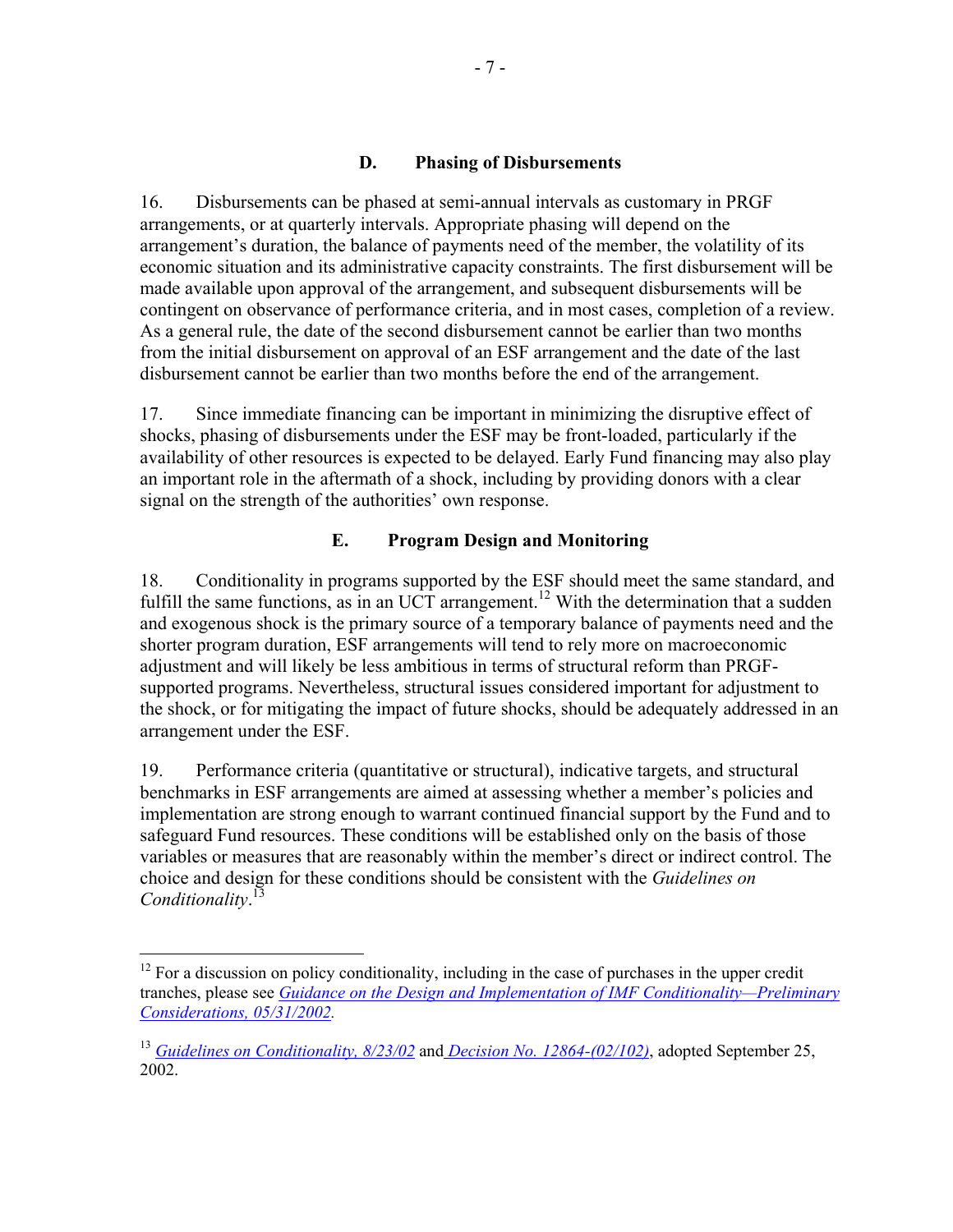20. ESF arrangements will specify the set of performance criteria and benchmarks that are tied to each scheduled semi-annual or quarterly disbursement and review. Continuous performance criteria (quantitative or structural) may also be set under these arrangements. At approval of an ESF arrangement, or at the completion of a review under the ESF arrangement, performance criteria must be set for the subsequent review in case of semiannual schedule or two reviews in case of quarterly schedule. However, suggested practice is to set performance criteria for one year in advance. At the time of a review, future performance criteria may be modified, or new ones may be added, as the program evolves. The precise definition of performance criteria should be set out in the MEFP or technical memorandum of understanding (TMU).

21. A waiver of nonobservance of a performance criterion may be granted by the Board in the event of a deviation from the target that is considered minor or temporary, or where adequate remedial actions are taken to preserve program objectives.

## **F. Documentation**

22. For Board meetings on the activation of an ESF arrangement, a staff report containing an appraisal of the member's policies elaborated in a LOI and/or MEFP should be provided. The LOI and/or MEFP should be accompanied by a TMU. For reviews, a staff report containing an appraisal of policies and performance and a supplement to the MEFP (and updated TMU) should be provided as needed.

23. The LOI/MEFP and supplements should cover the member's current economic situation and outlook, its medium-term policy framework in the relevant macroeconomic, structural, and institutional areas, with a focus on the specific policy objectives of the ESF. The description of the policy objectives would include a quantified macroeconomic framework for the next 12 months, with quarterly or semi-annual quantitative and structural performance criteria and benchmarks as needed.<sup>14</sup> The LOI/MEFPs and staff report should also provide an assessment of the adverse impact of the shock and justify the actual balance of payments need caused primarily by this shock.

24. The publication regime for ESF-related documents, including PRS documents, is the same as for PRGF-related documents. In particular, publication of the member's LOI, MEFP, the staff report, and a press release containing the Board's assessment is voluntary but presumed (and is expected to take place no later than one month after Board consideration). The Fund's policies on corrections and deletions apply in the same way as for PRGF-related documents. Given the intended signaling and catalytic role of the ESF, it is expected that publication will be the norm.

1

<sup>&</sup>lt;sup>14</sup> In cases where the period of an ESF arrangement exceeds one year, the member needs to present a detailed statement of the policies and measures it intends to pursue for at least the first 12 months of the arrangement.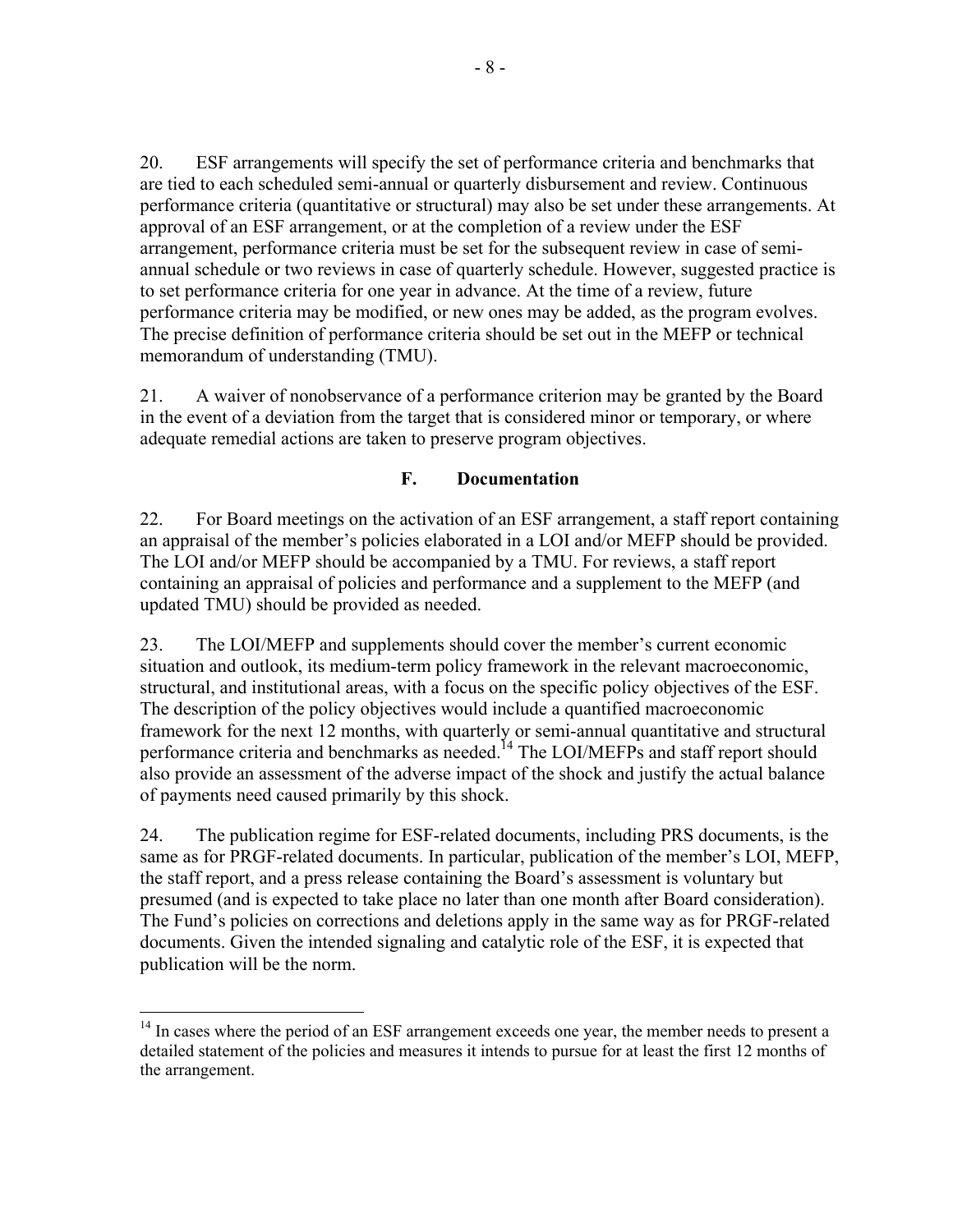## **IV. RELATIONSHIP WITH OTHER FUND FACILITIES AND INITIATIVES**

#### **A. PRGF Arrangements**

- 25. There are clear distinctions between the ESF and the PRGF.
- As a condition for approval of an ESF arrangement, a sudden and exogenous shock must have occurred and must be the primary source of an actual but temporary balance of payments need. A PRGF arrangement is appropriate where there is a protracted balance of payments problem requiring both policy adjustment and structural reforms aimed at achieving macroeconomic stability.
- A representation of an actual balance of payments need, as defined in the context of the GRA, is a condition for each ESF disbursement but not for PRGF disbursements.
- ESF financing will normally be available to those low-income members that do not need to implement broad structural reforms in order to allow successful adjustment to the shock. Thus, ESF financing will not be generally appropriate where a PRGF arrangement was off track before the shock. However, an ESF arrangement would not be precluded if a PRGF arrangement is off track, or its approval delayed, because of delays in implementing or agreeing on measures to address a protracted balance of payments problem, including growth-oriented structural reforms, insofar as the measures are not necessary to adjust to the shock.<sup>15</sup>
- Where a shock turns out to create a more persistent need than originally anticipated and more extensive adjustment measures and structural reforms are necessary, the member would be expected to consider a subsequent arrangement under the PRGF.

## **B. Emergency Assistance**

26. The ESF is also distinct from Emergency Assistance, notwithstanding some degree of overlap.

- ESF financing is more concessional than Emergency Natural Disasters Assistance (ENDA) and Emergency Post-Conflict Assistance (EPCA).
- ENDA is normally appropriate for assistance in the aftermath of natural disasters where the member is unable to formulate and implement a comprehensive program immediately; nevertheless the member is required to describe the general policies it

<sup>&</sup>lt;sup>15</sup> As ESF and PRGF arrangements cannot be in place simultaneously, an off-track PRGF arrangement would need to be cancelled if it had not yet expired before a request for an ESF arrangment was possible. Conversely, an ESF arrangement would need to be cancelled prior to the (delayed) request for a PRGF arrangement.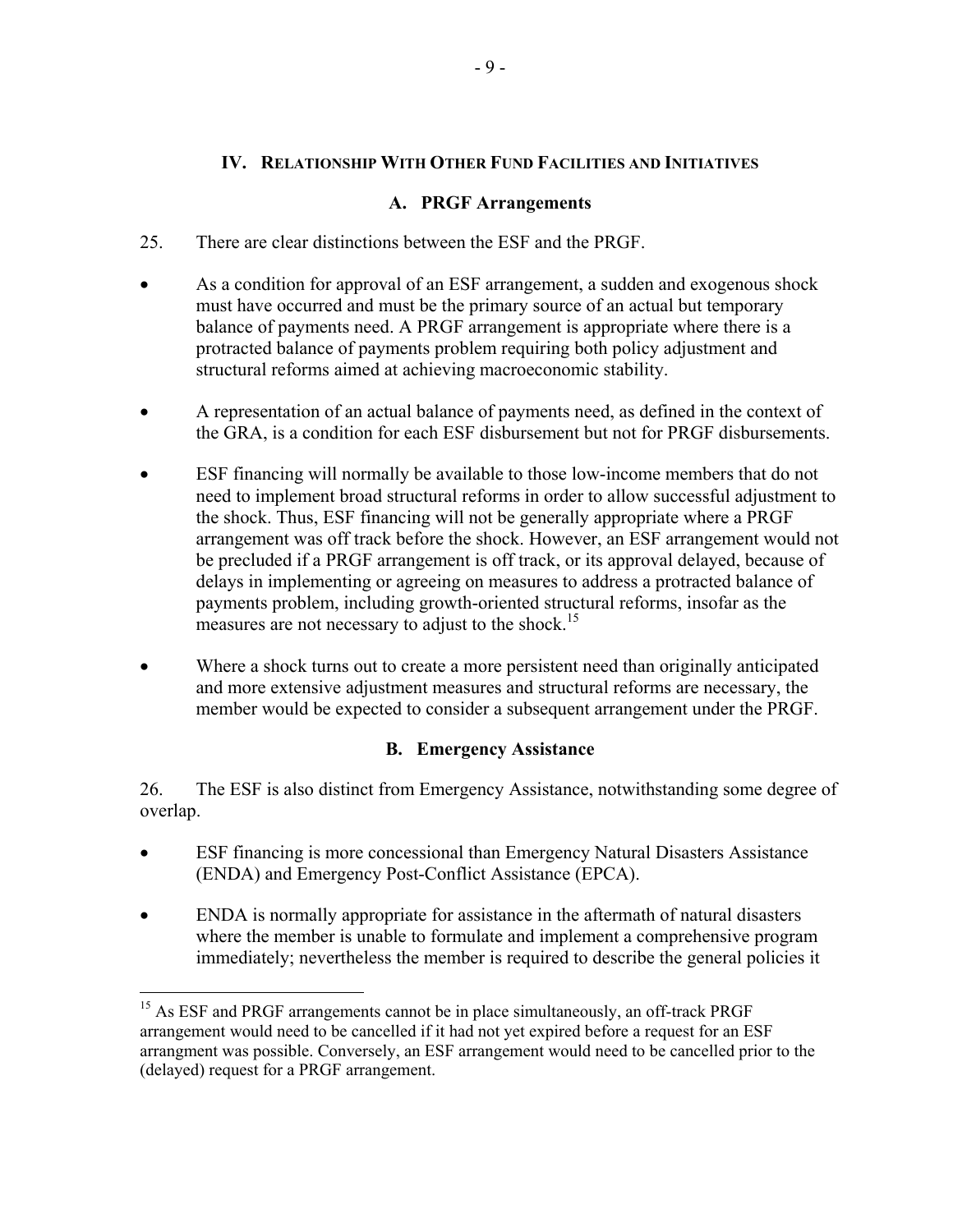plans to pursue. ENDA may also be appropriate in a case where a Fund-supported program is not needed to make the necessary adjustment following a natural disaster. However, if policy adjustment is essential to restoring a sustainable balance of payments position, then the ESF would be more appropriate.

EPCA is appropriate for assistance to post-conflict countries, given likely capacity constraints in preparing and implementing a comprehensive program that meets UCT conditionality.<sup>16</sup>

## **C. The Trade Integration Mechanism (TIM)**

27. In practice, it is unlikely that an ESF arrangement would be combined with the TIM. The latter is a policy designed to provide additional assurances, under existing facilities, on the predictability of financing available to countries negatively affected by liberalization of trading partners' trade policy regimes. Typically, these shocks are predictable years in advance, and the type of structural reforms and adjustment period normally envisioned would likely make a PRGF, rather than an ESF, arrangement more appropriate.

#### **D. PSI Programs**

28. An on-track PSI, with the associated UCT conditionality, could provide the basis for rapid access to financing under the ESF in the event of a shock because it would reduce the time normally required to design an appropriate program and demonstrate that it can be implemented successfully.17 There would be no automatic link between a PSI and access to financing under the ESF. However, access to financing under the ESF would be facilitated insofar as adjustments to the program endorsed and assessed under a PSI would normally be limited to those needed to correct the balance of payments need arising from the shock. A member should cancel its PSI before Board approval of an ESF arrangement.

## **E. Poverty Reduction Strategy Paper**

29. Use of the ESF normally requires that a poverty reduction strategy as evidenced by a PRS document (i.e., I-PRSP, PRSP preparation status report, PRSP, or Annual Progress Report) be in place at the time of approval of the arrangement. A PRS document issued to the Executive Board within the previous 18 months along with a Joint Staff Advisory Note

<sup>&</sup>lt;sup>16</sup> Eligibility for EPCA requires that a member is currently unable to develop and implement a comprehensive economic program that could be supported under a Fund arrangement.

<sup>17</sup> For a detailed discussion of the PSI, see *[The Policy Support Instrument – A Factsheet](http://www.imf.org/external/np/exr/facts/psi.htm)*.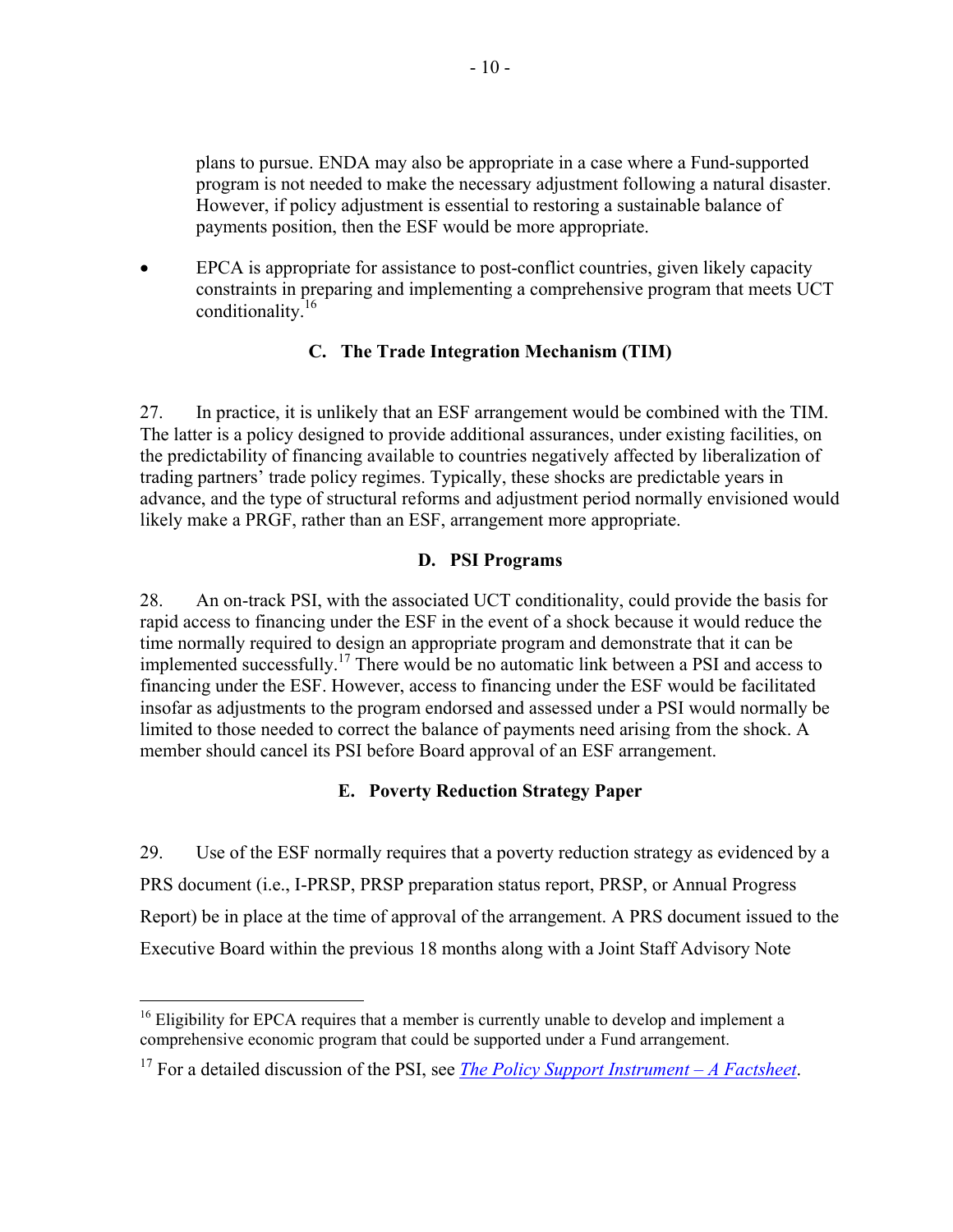$(JSAN)$  would meet this requirement.<sup>18</sup> The JSAN may identify some deficiencies in the member's poverty reduction strategy that are critical to Fund support under an arrangement. Unlike the PRGF, however, the extent to which those deficiencies critical to Fund support under an ESF arrangement would need to be addressed prior to approval of the arrangement or completion of a review would be assessed on a case-specific basis.

30. In those cases, expected to be rare, where the preparation of a PRS document would unduly delay approval of an ESF arrangement, issuance of an I-PRSP accompanied by a JSAN to the Executive Board should be a condition for completion of the first review, provided that, at the time of approval of the ESF arrangement, the Board is assured of the member's commitment regarding its poverty reduction strategy during the period of the arrangement.<sup>19</sup>

#### **F. HIPC**

31. Given that ESF arrangements meet the standard of UCT conditionality, performance under an ESF arrangement would count towards a track record of policy implementation for purposes of reaching the decision point and completion point under the enhanced HIPC Initiative. However, this use of ESF arrangements is not likely to be of practical relevance because most countries needing to establish a track record for the completion point will have a PRGF as part of the HIPC Initiative process. Moreover, HIPCs are generally experiencing a

1

 $18$  No JSAN will be required in connection with a PRSP preparation status report, in which case the analysis of the PRSP preparation status report will be included in the staff report on a new ESF arrangement or a review under an ESF arrangement.

<sup>&</sup>lt;sup>19</sup> Some 53 of 78 PRGF-eligible members currently have either an I-PRSP or a full PRSP, and the majority of the remaining countries have a PRS process underway or a draft I-PRSP under preparation. Some countries who have not initiated the PRS process have available an alternative development strategy document—such as the Transitional Results Matrix supported by the World Bank in several low-income countries under stress (LICUS)—that can help to identify priorities and that can be made consistent, relatively quickly, with the guidelines set out in **Annex VI** of Poverty [Reduction Strategy Paper-Progress in Implementation, 8/14/00.](http://www.imf.org/external/np/prsp/2000/prsp.htm) These guidelines envision an I-PRSP prepared primarily from existing documents and analyses—such as a macroeconomic framework, previous poverty assessments, and current development strategies. The proposed PSI guidelines also require that a PRS process be underway.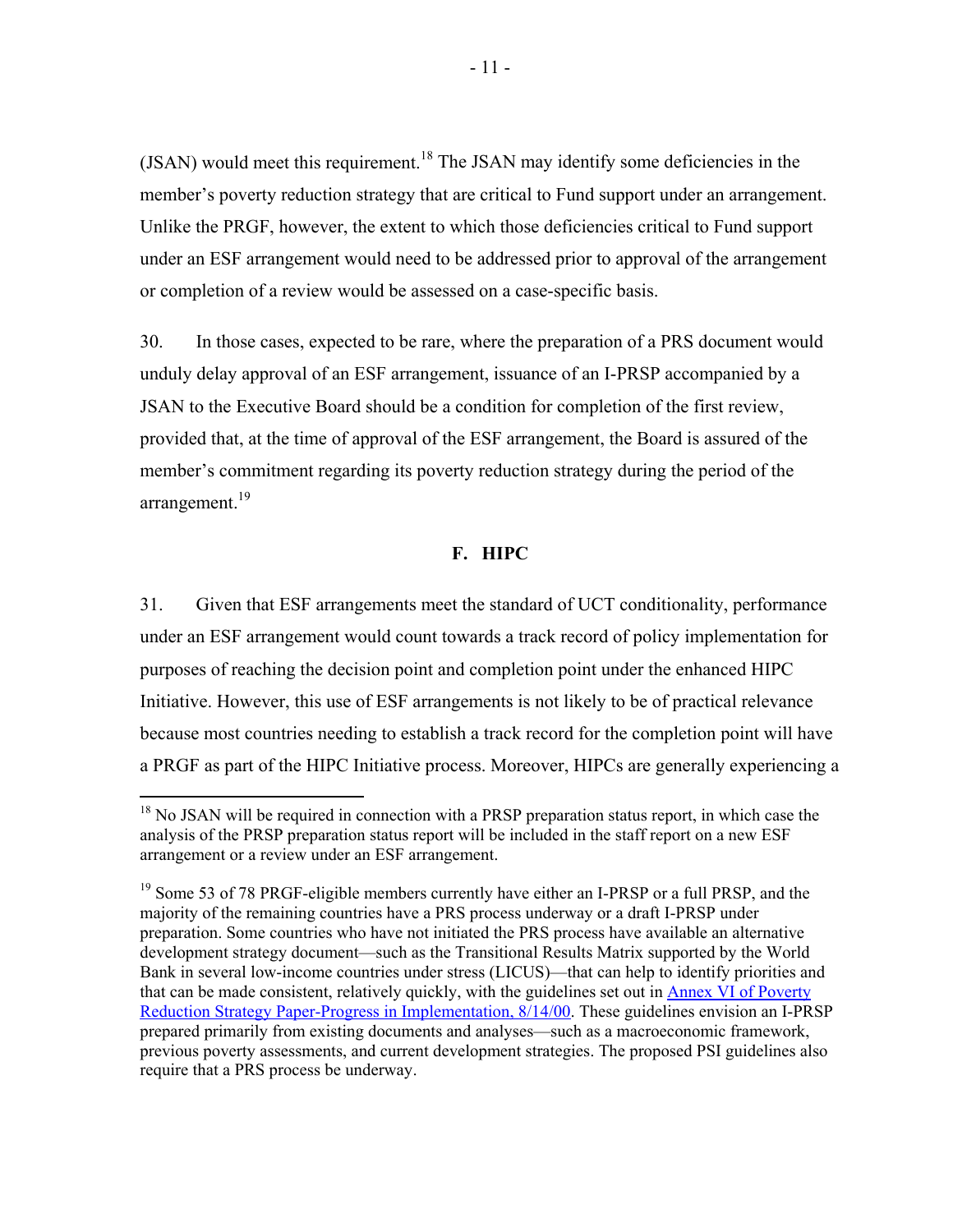protracted balance of payments need and a PRGF arrangement remains the most appropriate form of the Fund support for them.

## **V. APPLICABILITY OF OTHER FUND POLICIES AND GUIDELINES**

32. The Fund's existing UFR policies pertaining to the PRGF generally apply to the ESF. Thus, for example, the Guidelines on Conditionality apply to the ESF; the PRGF guidelines on misreporting are applicable; and side letters may be used. Similarly, the safeguards assessments framework is applicable; disbursements under the ESF count towards the thresholds for Post-Program Monitoring; and an ESF arrangement also counts towards the determination of longer-term program engagement and activates the two-year Article IV consultation cycle for members with Fund-supported programs. The Fund's policies on financing assurances and obligations to external creditors also apply, including on lending into arrears.20 Collaboration with the World Bank should follow established practices that apply in the context of PRGF arrangements.

 $20$  For PRGF arrangements, the financing assurances policy implies the elimination of any financing gaps for at least the next six months of an arrangement following its activation or completion of a review.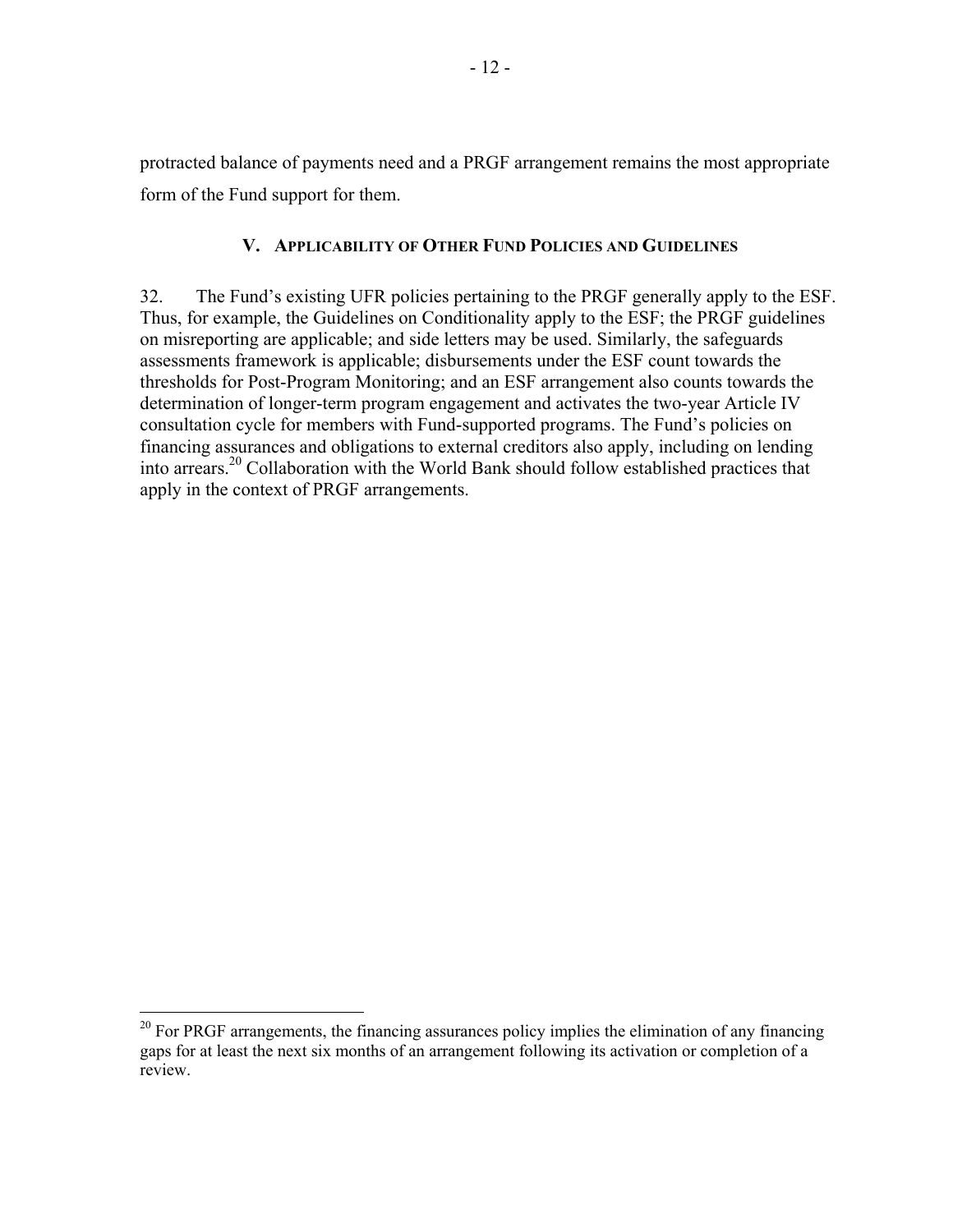|                                                                |                                                                                                                 |                                                                                                                                                                                                                                                                                                                                                       |                                                                                                                                                                                |                                                                    |                                                                                                                                         |                                   | Repurchase (repayment) terms       |                     |
|----------------------------------------------------------------|-----------------------------------------------------------------------------------------------------------------|-------------------------------------------------------------------------------------------------------------------------------------------------------------------------------------------------------------------------------------------------------------------------------------------------------------------------------------------------------|--------------------------------------------------------------------------------------------------------------------------------------------------------------------------------|--------------------------------------------------------------------|-----------------------------------------------------------------------------------------------------------------------------------------|-----------------------------------|------------------------------------|---------------------|
| <b>Credit Facility</b>                                         | Purpose                                                                                                         | Conditions                                                                                                                                                                                                                                                                                                                                            | Phasing and Monitoring                                                                                                                                                         | <b>Access Limits</b>                                               | Charges                                                                                                                                 | Obligation<br>Schedule<br>(years) | Expectation<br>schedule<br>(years) | <b>Installments</b> |
| Credit tranches<br>and Extended<br><b>Fund Facility</b>        |                                                                                                                 |                                                                                                                                                                                                                                                                                                                                                       |                                                                                                                                                                                |                                                                    |                                                                                                                                         |                                   |                                    |                     |
| Arrangements<br>Stand-By<br>(1952)                             | short-term character<br>payments need of a<br>with balance of<br>Medium-term                                    | balance of payments difficulties will performance criteria and other<br>be resolved within a reasonable<br>assistance for countries confidence that the member's<br>Adopt policies that provide<br>period                                                                                                                                             | Quarterly purchases (disbursements)<br>contingent on observance of<br>conditions                                                                                               | Annual: 100% of quota;<br>Cumulative: 300% of<br>quota             | points on amounts above<br>GRA rate of charge plus<br>basis points on amounts<br>surcharge (100 basis<br>200% of quota; 200<br>of 300%) | $31/4-5$                          | $21/4-4$                           | Quarterly           |
| Extended Fund<br>Facility (1974)<br>arrangements)<br>(Extended | to support members'<br>structural reforms to<br>long-term character<br>payments need of a<br>address balance of | structural agenda, with annual<br>Longer-term assistance Adopt 3-year program, with<br>next 12 months                                                                                                                                                                                                                                                 | detailed statement of policies for the observance of performance criteria and quota<br>Quarterly or semi-annual purchases<br>(disbursements) contingent on<br>other conditions | Annual: 100% of quota;<br>Cumulative: 300% of                      | points on amounts above<br>GRA rate of charge plus<br>basis points on amounts<br>surcharge (100 basis<br>200% of quota; 200<br>of 300%) | $41/2-10$                         | 4 1/2-7                            | Semiannual          |
| Facilities for low-<br>income members                          |                                                                                                                 |                                                                                                                                                                                                                                                                                                                                                       |                                                                                                                                                                                |                                                                    |                                                                                                                                         |                                   |                                    |                     |
| (1999)                                                         | structural nature; aims<br>of payments need of<br>at sustained poverty-<br>reducing growth                      | Strategy Paper (PRSP) prepared by<br>Poverty Reduction Longer-term assistance Adopt 3-year PRGF arrangements;<br>macroeconomic, structural, and<br>and Growth Facility for deep-seated balance PRGF-supported programs are<br>based on a Poverty Reduction<br>the country in a participatory<br>poverty reduction policies<br>process and integrating | Semiannual (or occasionally quarterly) 140% of quota; 185% of<br>observance of performance criteria and<br>disbursements contingent on<br>reviews                              | quota in exceptional<br>circumstances                              | $0.50\%$                                                                                                                                | $51/2 - 10$                       | n.a.                               | Semiannual          |
| Exogenous Shocks<br>Facility (2006)                            | for temporary balance<br>Short-term assistance<br>of payments need due<br>to sudden exogenous<br>shocks         | allowing the member to adjust to the performance criteria and reviews<br>mitigate the effect of future shocks<br>shock and structural adjustments<br>where necessary, including to<br>macroeconomic adjustments<br>1-2 year program invoving                                                                                                          | Semiannual or quarterly disbursements Annual: 25% of quota;<br>contingent on observance of                                                                                     | Cumulative: 50% of quota<br>except in exceptional<br>circumstances | 0.50%                                                                                                                                   | $51/2-10$                         | n.a.                               | Semiannual          |

ESF: A Comparison with Other Fund Facilities **ESF: A Comparison with Other Fund Facilities**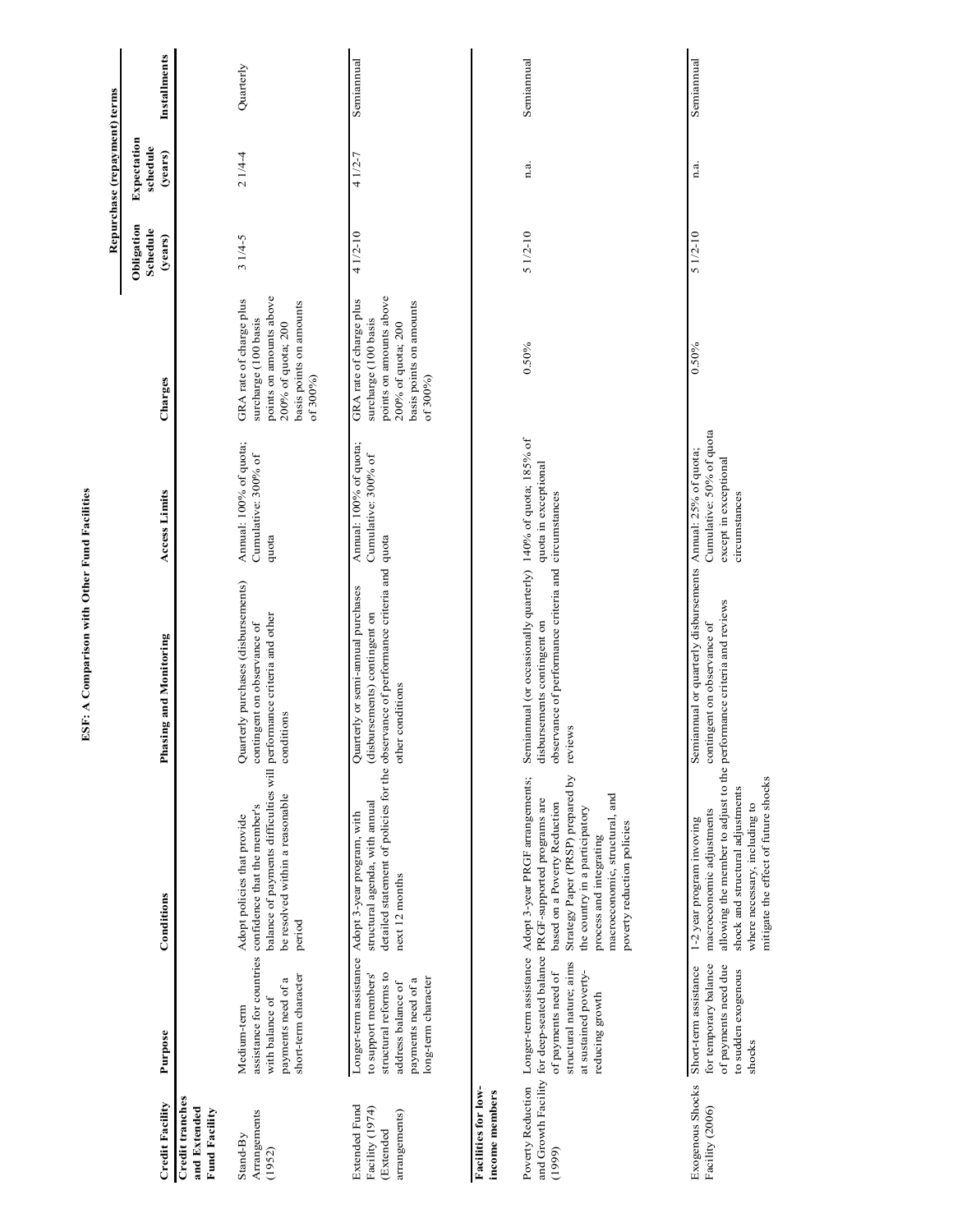|                                                                   |                                                                                                     |                                                                                                                                                                                                                                                                                                           |                                                                                                                          |                                                                                                                                                                              |                                                                                                                                                                                                     |                                   | Repurchase (repayment) terms       |                     |
|-------------------------------------------------------------------|-----------------------------------------------------------------------------------------------------|-----------------------------------------------------------------------------------------------------------------------------------------------------------------------------------------------------------------------------------------------------------------------------------------------------------|--------------------------------------------------------------------------------------------------------------------------|------------------------------------------------------------------------------------------------------------------------------------------------------------------------------|-----------------------------------------------------------------------------------------------------------------------------------------------------------------------------------------------------|-----------------------------------|------------------------------------|---------------------|
| <b>Credit Facility</b>                                            | Purpose                                                                                             | Conditions                                                                                                                                                                                                                                                                                                | and Monitoring<br>Phasing                                                                                                | <b>Access Limits</b>                                                                                                                                                         | Charges                                                                                                                                                                                             | Obligation<br>Schedule<br>(years) | Expectation<br>schedule<br>(years) | Installments        |
| <b>Special Facilities</b>                                         |                                                                                                     |                                                                                                                                                                                                                                                                                                           |                                                                                                                          |                                                                                                                                                                              |                                                                                                                                                                                                     |                                   |                                    |                     |
| Reserve Facility<br>Supplemental<br>(1979)                        | for balance of payments<br>need related to crises of<br>Short-term, assistance<br>market confidence | strengthened policies to address loss of<br>By or Extended Arrangements with<br>associated program and with<br>Available only in context of<br>market confidence                                                                                                                                          | led access with two or more<br>Stand-Facility available for one year;<br>purchases (disbursements)<br>frontload          | under the facility only when<br>regular arrangement would<br>No access limits; access<br>access under associated<br>otherwise exceed either<br>annual or cumulative<br>limit | disbursement and every 6<br>points, rising by 50 basis<br>GRA rate of charge plus<br>maximum of 500 basis<br>points a year after first<br>months thereafter to a<br>surcharge (300 basis<br>points) | $21/2-3$                          | $2 - 21/2$                         | Semiannual          |
| Financing Facility<br>Compensatory<br>(1963)                      | for temporary export<br>shortfalls or cereal<br>import excesses                                     | when its balance of payments position<br>upper credit tranche conditionality, or<br>shortfall/excess is largely beyond the<br>member has an arrangement with<br>control of the authorities and the<br>excluding the shortfall/excess is<br>Medium-term assistance Available only when the<br>satisfactory | Typically disbursed over a minimum of<br>provisions of the arrangement<br>six months in accordance with the<br>phasing J | 45% of quota each for export GRA rate of charge<br>quota for both components<br>combined limit of 55% of<br>and cereal components;                                           |                                                                                                                                                                                                     | $31/4-5$                          | 21/44                              | $14 -$<br>Quarterly |
| natural disasters<br>Assistance for<br>Emergency<br>(1962)        | natural disasters                                                                                   | payments need related to balance of payments difficulties<br>Assistance for balance of Reasonable efforts to overcome                                                                                                                                                                                     | None                                                                                                                     | quota, though larger amounts however, the rate of<br>Generally limited to 25% of<br>can be made available in<br>exceptional cases                                            | charge may be subsidized<br>to 0.5 percent a year,<br>GRA rate of charge;<br>subject to resource<br>availability                                                                                    | $31/4-5$                          | n.a.                               | Quarterly           |
| Assistance for post-<br>conflict countries<br>Emergency<br>(1995) | unrest, political turmoil,<br>or international armed<br>the aftermath of civil<br>conflict          | $\mathfrak{g}$<br>pave the way toward an upper credit<br>payments need related to administrative capacity building<br>tranche arrangement or PRGF<br>Assistance for balance of Focus on institutional and                                                                                                 | two<br>None, but can be segmented into<br>or more purchases                                                              | quota, though larger amounts however, the rate of<br>Generally limited to 25% of<br>can be made available in<br>exceptional cases                                            | charge may be subsidized<br>to 0.5 percent a year,<br>GRA rate of charge;<br>subject to resource<br>availability                                                                                    | $31/4-5$                          | n.a.                               | Quarterly           |

ESF: A Comparison with Other Fund Facilities (continued) **ESF: A Comparison with Other Fund Facilities** (continued)